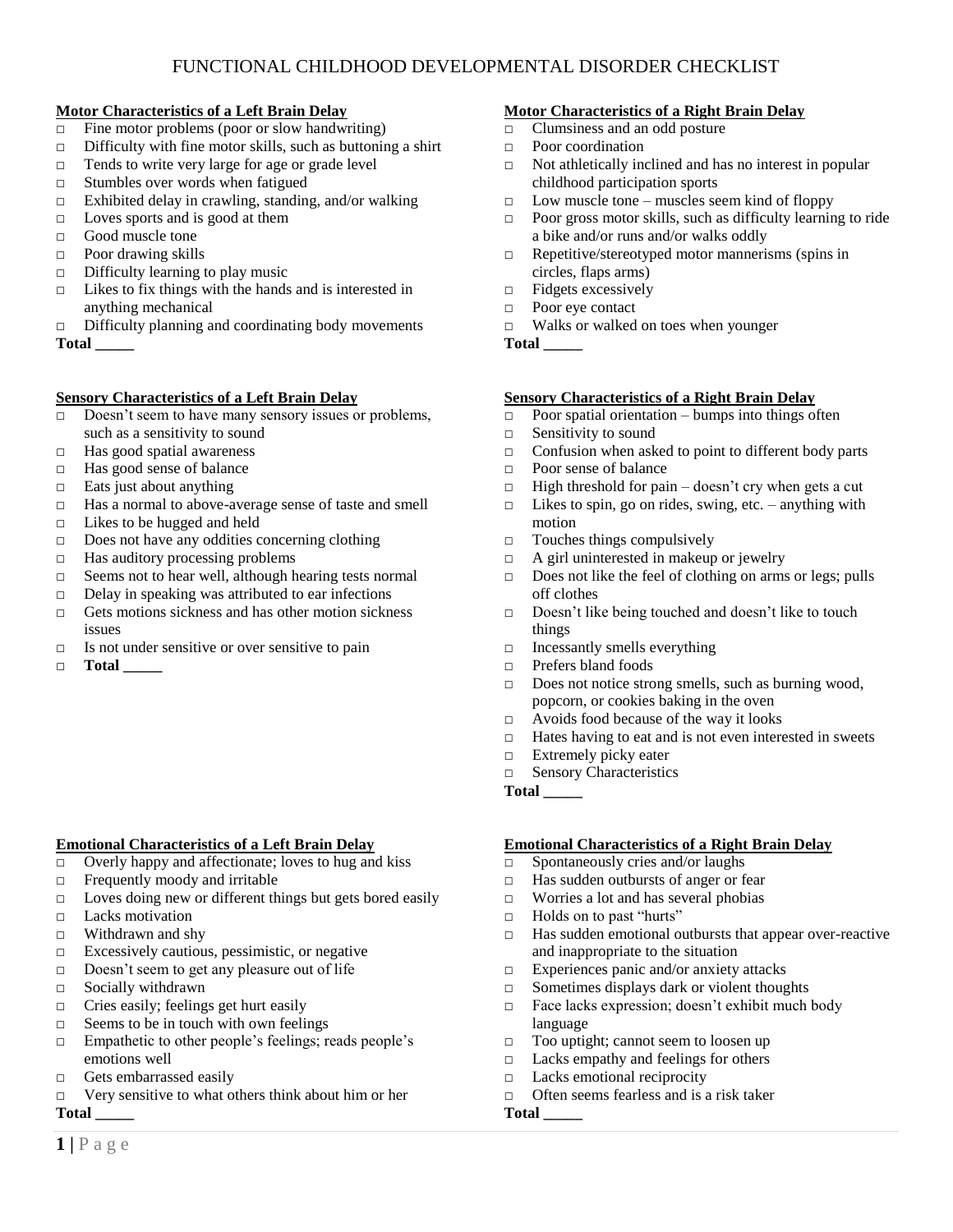## **Behavioral Characteristics of a Left Brain Delay**

- □ Procrastinates
- $\Box$  Is extremely shy, especially around strangers
- $\Box$  Is very good at nonverbal communication
- □ Is well liked by other children and teachers
- □ Does not have any behavioral problems in school
- □ Understands social rules
- □ Has poor self esteem
- □ Hates doing homework
- $\Box$  Is very good at social interaction
- □ Makes good eye contact
- $\Box$  Likes to be around people and enjoys social activities, such as going to parties
- □ Doesn't like to go to sleepovers
- $\Box$  Is not good at following routines
- □ Can't follow multiple-step directions
- $\Box$  Is in touch with own feelings
- $\Box$  Jumps to conclusions

#### **Total \_\_\_\_\_**

# **Common Immune Characteristics of a Left Brain Delay**

- □ Gets chronic ear infections
- □ Prone to benign tumors or cysts
- $\Box$  Has taken antibiotics more than 10 to 15 times before the age of ten
- $\Box$  Has had tubes put in the ears
- □ Catches colds frequently
- □ No allergies

**Total \_\_\_\_\_**

## **Autonomic Characteristics of a Left Brain Delay**

- □ Has a bedwetting problem
- $\Box$  Has or had an irregular heartbeat, such as an arrhythmia or a heart murmur

**Total \_\_\_\_\_**

## **Behavioral Characteristics of a Right Brain Delay**

- □ Logical thinker
- $\Box$  Often misses the gist of a story
- $\Box$  Always the last to get a joke
- □ Gets stuck in set behavior; can't let it go
- $\Box$  Lacks social tact and/or is antisocial and/or socially isolated
- □ Poor time management; is always late
- □ Disorganized
- $\Box$  Has a problem paying attention
- $\Box$  Is hyperactive and/or impulsive
- $\Box$  Has obsessive thoughts or behaviors
- $\Box$  Argues all the time and is generally uncooperative
- □ Exhibits signs of an eating disorder
- $\Box$  Failed to thrive as an infant
- $\Box$  Mimics sounds or words repeatedly without really understanding the meaning
- □ Appears bored, aloof, and abrupt
- □ Considered strange by other children
- $\Box$  Inability to form friendships
- □ Has difficulty sharing enjoyment, interests, or achievements with other people
- $\Box$  Inappropriately giddy or silly
- □ Acts inappropriately in social situations
- $\Box$  Talks incessantly and asks the same question repetitively
- □ Has no or little joint attention, such as the need to point to an object to get your attention
- □ Didn't look at self in mirror as a toddler

**Total \_\_\_\_\_**

## **Common Immune Characteristics of a Right Brain Delay**

- □ Has lots of allergies
- $\Box$  Rarely gets colds and infections
- □ Has had or has eczema or asthma
- □ Skin has little white bumps, especially on the backs of the arms
- □ Displays erratic behavior good one day, bad the next

□ Craves certain foods, especially dairy and wheat products **Total \_\_\_\_\_**

## **Autonomic Characteristics of a Right Brain Delay**

- □ Problems with bowels, such as constipation and diarrhea
- □ Has a rapid heart rate and/or high blood pressure for age
- □ Appears bloated, especially after meals, and often complains of stomach pains
- □ Has body odor
- □ Sweats a lot
- $\Box$  Hands are always moist and clammy

**Total \_\_\_\_\_**